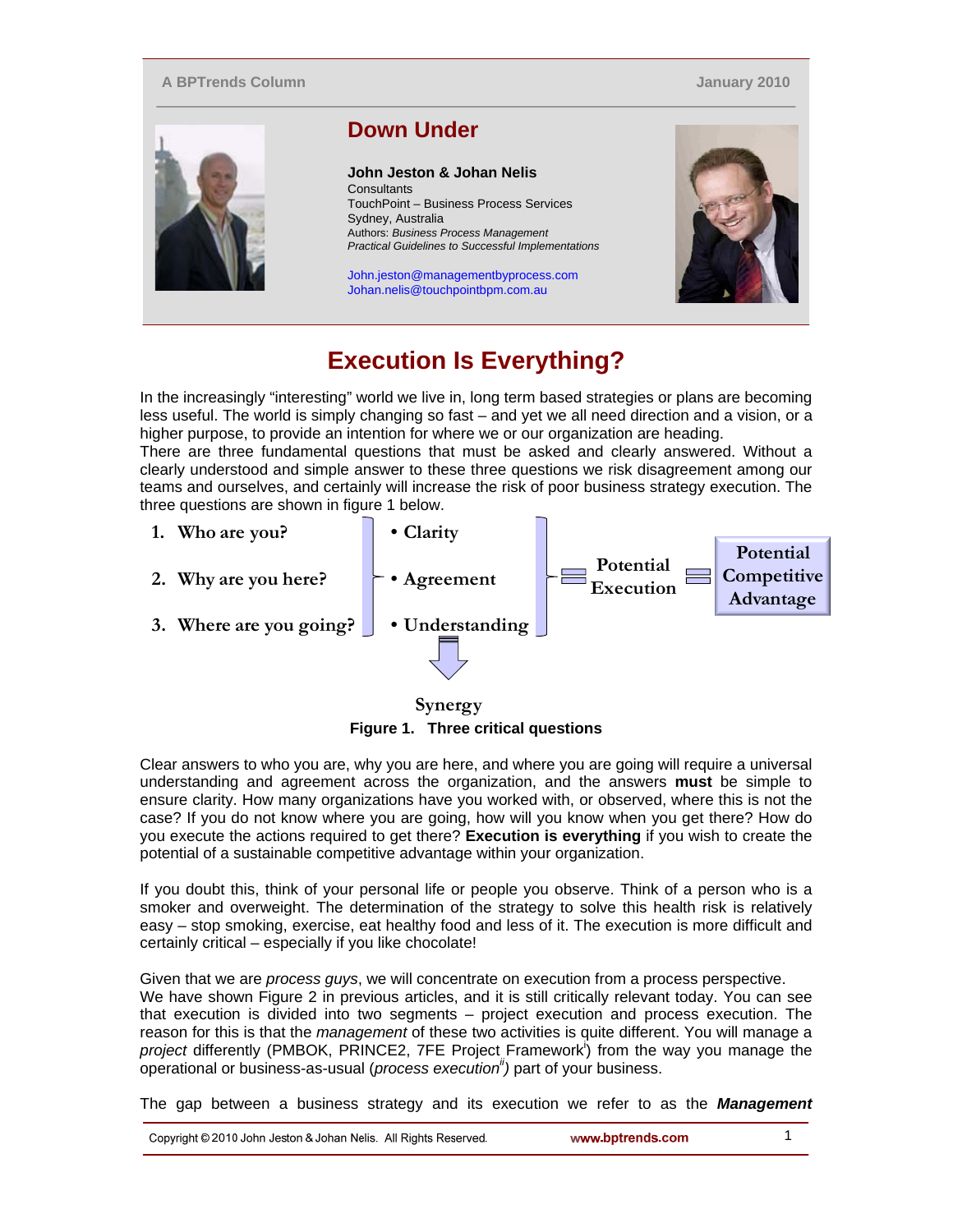*Execution Void*. This again is segmented into two components – Operational Processes and Management Processes. This is a critical segmentation to make if your organization wishes to create a sustainable competitive advantage.

We would assert that while increasing the efficiency and effectiveness of your *operational processes* is a highly desirable and necessary activity and is where most BPM projects/programs are focused, it is with rare exceptions, unlikely to provide you with a sustainable competitive advantage. Improving your bank deposit, loan application, insurance claim, accounts payable, processes, while important, can be relatively easily copied by other organizations. Should you improve these processes? Of course, you should. Minimizing customer irritations and increasing service levels should always be your goal. This is where techniques such as business process improvement, business process reengineering, Six Sigma, and Lean are often used.

Michael Porter, in his 1996 HBR article *What is Strategy?* stated that "competition based upon operational effectiveness alone is mutually destructive, leading to wars of attrition that can be arrested only by limiting competition."iii



Figure 2. Components of an Integrated Execution Model<sup>iv</sup>

*Management processes,* as described in Figure 3, are areas where an organization has the opportunity of creating a sustainable competitive advantage. Selecting and executing the "right" projects to deliver your strategy is critical. Creating ongoing and sustainable processes for innovation are critical (Google, 3M, Whirlpool, and IBM excel at this); setting appropriate KPIs linked to performance and rewards will "make the right things happen"; reducing complexity and increasing simplicity will substantially improve communications and effectiveness. Few organizations focus their BPM projects on these *management processes,* and yet they provide substantial opportunities*.*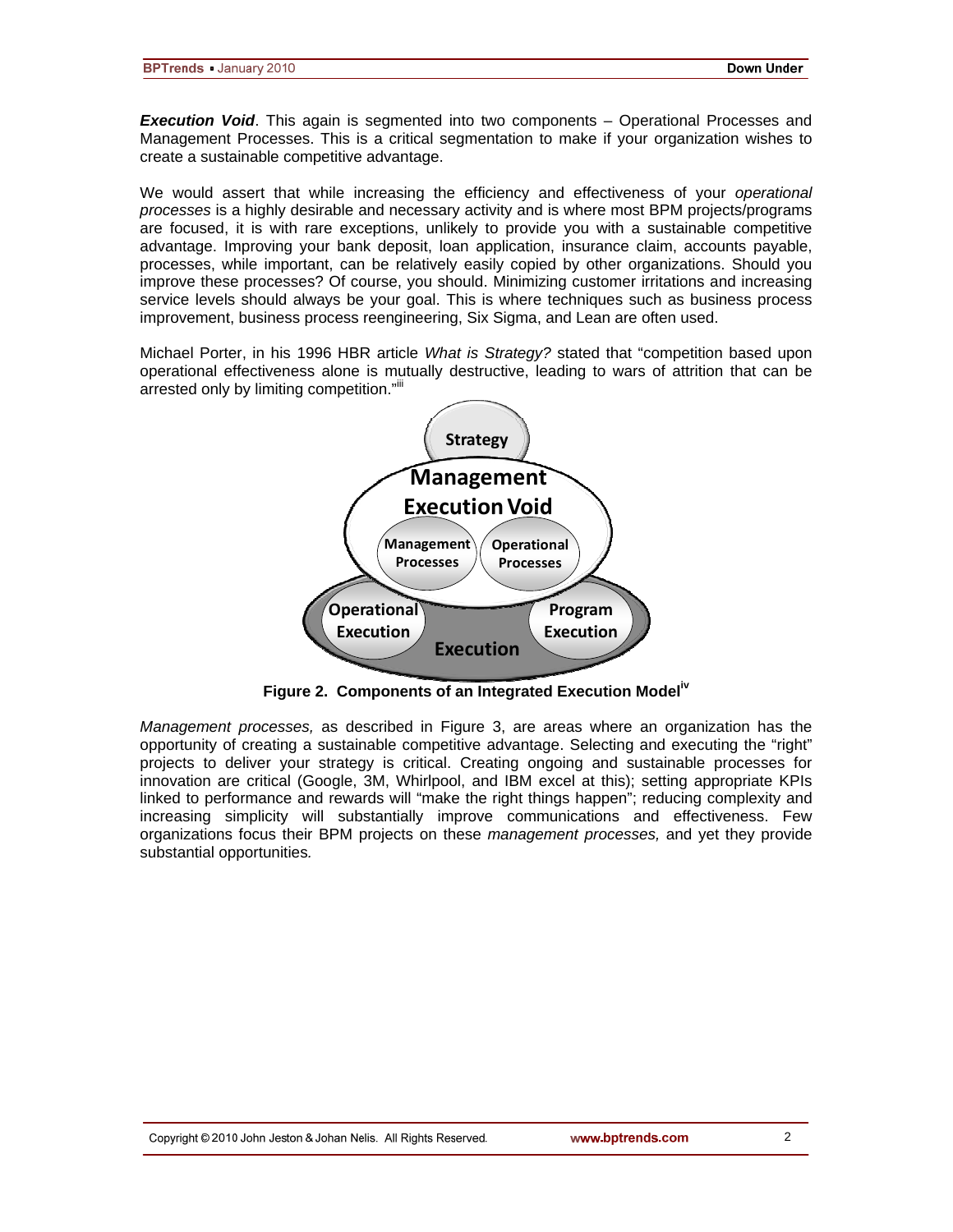3



## **Figure 3. Management vs. Operational business processes**

If you would like another way of looking at it, Figure 4 shows how the relationship between your organization's strategy, culture, structure, and business processes must synergize into effective execution by selecting the "right" projects, and then, upon completion, transition them into business-as-usual (or the "way we do things around here").

Before you start and select the "right" projects ensure that appropriate and effective metrics have been established to measure your success and ensure that the business benefits, upon which your business case is based, are delivered.



**Figure 4. Executing Strategy: By "Doing the Right Things Right"v**

So why do we continue to pursue the improvement of operational process almost exclusively? Porter put it well when he said that "the pursuit of operational effectiveness is seductive because it is concrete and actionable."<sup>v</sup>

|  | Copyright © 2010 John Jeston & Johan Nelis. All Rights Reserved. | www.bptrends.com |
|--|------------------------------------------------------------------|------------------|
|--|------------------------------------------------------------------|------------------|